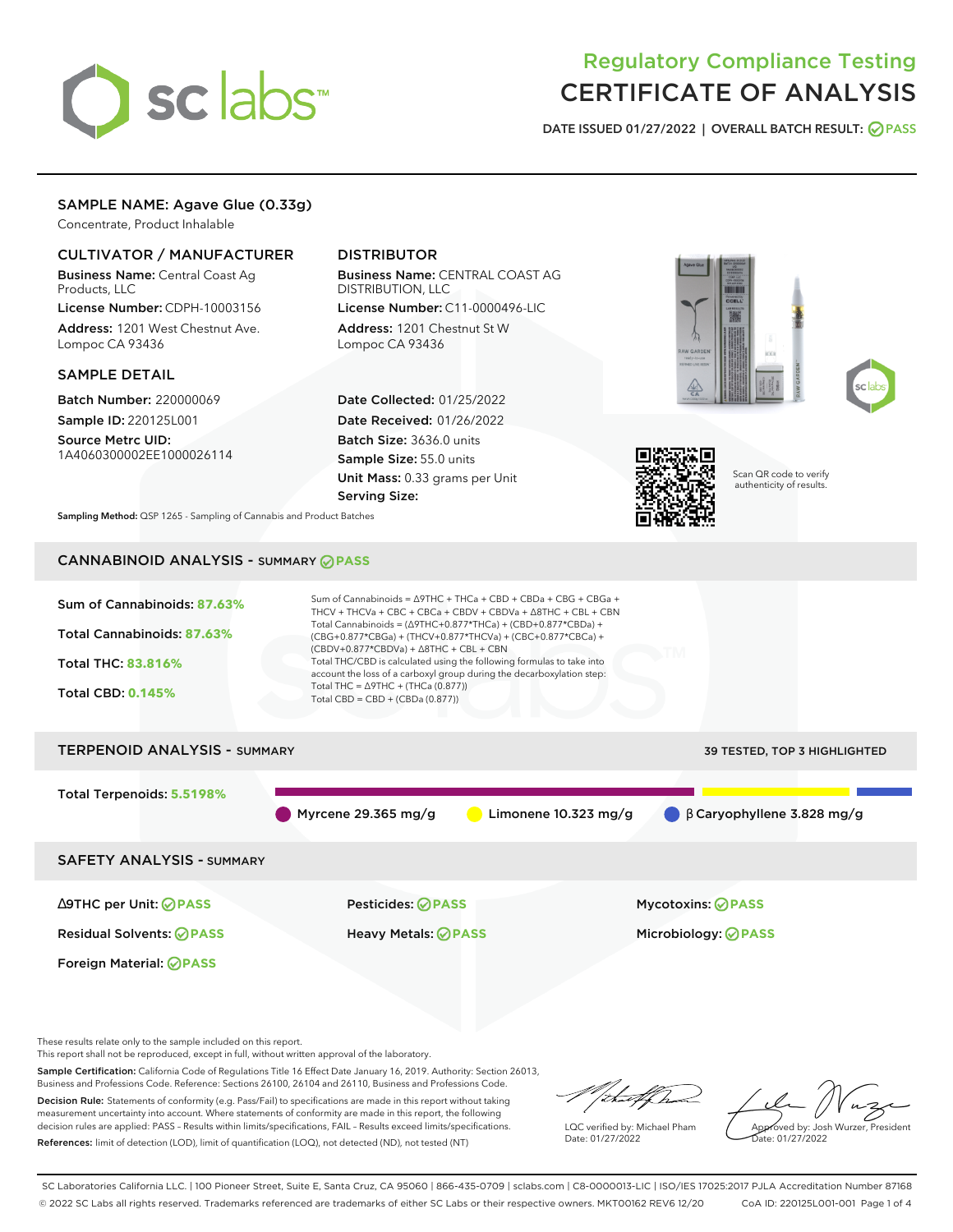



**AGAVE GLUE (0.33G) | DATE ISSUED 01/27/2022 | OVERALL BATCH RESULT: PASS**

#### **CANNABINOID TEST RESULTS** - 01/26/2022 **PASS**

Tested by high-performance liquid chromatography with diode-array detection (HPLC-DAD). **Method:** QSP 1157 - Analysis of Cannabinoids by HPLC-DAD

#### TOTAL CANNABINOIDS: **87.63%**

Total Cannabinoids (Total THC) + (Total CBD) + (Total CBG) + (Total THCV) + (Total CBC) + (Total CBDV) + ∆8THC + CBL + CBN

TOTAL THC: **83.816%** Total THC (∆9THC+0.877\*THCa)

TOTAL CBD: **0.145%**

Total CBD (CBD+0.877\*CBDa)

TOTAL CBG: 2.715% Total CBG (CBG+0.877\*CBGa)

TOTAL THCV: 0.52% Total THCV (THCV+0.877\*THCVa)

TOTAL CBC: ND Total CBC (CBC+0.877\*CBCa)

TOTAL CBDV: ND Total CBDV (CBDV+0.877\*CBDVa)

| <b>COMPOUND</b>  | LOD/LOQ<br>(mg/g)          | <b>MEASUREMENT</b><br><b>UNCERTAINTY</b><br>(mg/g) | <b>RESULT</b><br>(mg/g) | <b>RESULT</b><br>(%) |
|------------------|----------------------------|----------------------------------------------------|-------------------------|----------------------|
| Δ9THC            | 0.06 / 0.26                | ±28.833                                            | 838.16                  | 83.816               |
| <b>CBG</b>       | 0.06/0.19                  | ±1.070                                             | 27.15                   | 2.715                |
| <b>THCV</b>      | 0.1/0.2                    | ±0.26                                              | 5.2                     | 0.52                 |
| <b>CBN</b>       | 0.1/0.3                    | ±0.16                                              | 2.4                     | 0.24                 |
| $\triangle$ 8THC | 0.1/0.4                    | ±0.15                                              | 1.9                     | 0.19                 |
| <b>CBD</b>       | 0.07/0.29                  | ±0.067                                             | 1.45                    | 0.145                |
| <b>THCa</b>      | 0.05/0.14                  | N/A                                                | <b>ND</b>               | <b>ND</b>            |
| <b>THCVa</b>     | 0.07/0.20                  | N/A                                                | <b>ND</b>               | <b>ND</b>            |
| <b>CBDa</b>      | 0.02/0.19                  | N/A                                                | <b>ND</b>               | <b>ND</b>            |
| <b>CBDV</b>      | 0.04 / 0.15                | N/A                                                | <b>ND</b>               | <b>ND</b>            |
| <b>CBDVa</b>     | 0.03/0.53                  | N/A                                                | <b>ND</b>               | <b>ND</b>            |
| <b>CBGa</b>      | 0.1 / 0.2                  | N/A                                                | <b>ND</b>               | <b>ND</b>            |
| <b>CBL</b>       | 0.06 / 0.24                | N/A                                                | <b>ND</b>               | <b>ND</b>            |
| <b>CBC</b>       | 0.2 / 0.5                  | N/A                                                | <b>ND</b>               | <b>ND</b>            |
| <b>CBCa</b>      | 0.07 / 0.28                | N/A                                                | <b>ND</b>               | <b>ND</b>            |
|                  | <b>SUM OF CANNABINOIDS</b> |                                                    | 876.3 mg/g              | 87.63%               |

#### **UNIT MASS: 0.33 grams per Unit**

| ∆9THC per Unit                         | 1100 per-package limit | 276.59 mg/unit  | <b>PASS</b> |
|----------------------------------------|------------------------|-----------------|-------------|
| <b>Total THC per Unit</b>              |                        | 276.59 mg/unit  |             |
| <b>CBD</b> per Unit                    |                        | $0.48$ mg/unit  |             |
| <b>Total CBD per Unit</b>              |                        | $0.48$ mg/unit  |             |
| <b>Sum of Cannabinoids</b><br>per Unit |                        | 289.2 mg/unit   |             |
| <b>Total Cannabinoids</b><br>per Unit  |                        | $289.1$ mg/unit |             |

| <b>COMPOUND</b>         | LOD/LOQ<br>(mg/g) | <b>MEASUREMENT</b><br><b>UNCERTAINTY</b><br>(mg/g) | <b>RESULT</b><br>(mg/g)                         | <b>RESULT</b><br>$(\%)$ |
|-------------------------|-------------------|----------------------------------------------------|-------------------------------------------------|-------------------------|
| <b>Myrcene</b>          | 0.008 / 0.025     | ±0.3788                                            | 29.365                                          | 2.9365                  |
| Limonene                | 0.005 / 0.016     | ±0.1476                                            | 10.323                                          | 1.0323                  |
| $\beta$ Caryophyllene   | 0.004 / 0.012     | ±0.1363                                            | 3.828                                           | 0.3828                  |
| Linalool                | 0.009 / 0.032     | ±0.0755                                            | 1.986                                           | 0.1986                  |
| Terpinolene             | 0.008 / 0.026     | ±0.0386                                            | 1.885                                           | 0.1885                  |
| $\beta$ Pinene          | 0.004 / 0.014     | ±0.0194                                            | 1.688                                           | 0.1688                  |
| $\alpha$ Pinene         | 0.005 / 0.017     | ±0.0125                                            | 1.457                                           | 0.1457                  |
| Ocimene                 | 0.011 / 0.038     | ±0.0421                                            | 1.312                                           | 0.1312                  |
| $\alpha$ Humulene       | 0.009 / 0.029     | ±0.0307                                            | 0.956                                           | 0.0956                  |
| Fenchol                 | 0.010 / 0.034     | ±0.0213                                            | 0.550                                           | 0.0550                  |
| Terpineol               | 0.016 / 0.055     | ±0.0216                                            | 0.351                                           | 0.0351                  |
| Nerolidol               | 0.009 / 0.028     | ±0.0172                                            | 0.274                                           | 0.0274                  |
| Camphene                | 0.005 / 0.015     | ±0.0023                                            | 0.199                                           | 0.0199                  |
| trans-β-Farnesene       | 0.008 / 0.025     | ±0.0057                                            | 0.160                                           | 0.0160                  |
| Guaiol                  | 0.009 / 0.030     | ±0.0075                                            | 0.159                                           | 0.0159                  |
| Valencene               | 0.009 / 0.030     | ±0.0073                                            | 0.106                                           | 0.0106                  |
| <b>Borneol</b>          | 0.005 / 0.016     | ±0.0042                                            | 0.100                                           | 0.0100                  |
| $\alpha$ Phellandrene   | 0.006 / 0.020     | ±0.0013                                            | 0.099                                           | 0.0099                  |
| $\alpha$ Bisabolol      | 0.008 / 0.026     | ±0.0053                                            | 0.099                                           | 0.0099                  |
| 3 Carene                | 0.005 / 0.018     | ±0.0011                                            | 0.077                                           | 0.0077                  |
| $\alpha$ Terpinene      | 0.005 / 0.017     | ±0.0010                                            | 0.067                                           | 0.0067                  |
| Fenchone                | 0.009 / 0.028     | ±0.0019                                            | 0.067                                           | 0.0067                  |
| $\gamma$ Terpinene      | 0.006 / 0.018     | ±0.0009                                            | 0.054                                           | 0.0054                  |
| Eucalyptol              | 0.006 / 0.018     | ±0.0005                                            | 0.019                                           | 0.0019                  |
| p-Cymene                | 0.005 / 0.016     | ±0.0005                                            | 0.017                                           | 0.0017                  |
| Sabinene                | 0.004 / 0.014     | N/A                                                | <loq< th=""><th><loq< th=""></loq<></th></loq<> | <loq< th=""></loq<>     |
| Sabinene Hydrate        | 0.006 / 0.022     | N/A                                                | <loq< th=""><th><loq< th=""></loq<></th></loq<> | <loq< th=""></loq<>     |
| Caryophyllene<br>Oxide  | 0.010 / 0.033     | N/A                                                | <loq< th=""><th><loq< th=""></loq<></th></loq<> | <loq< th=""></loq<>     |
| (-)-Isopulegol          | 0.005 / 0.016     | N/A                                                | <b>ND</b>                                       | <b>ND</b>               |
| Camphor                 | 0.006 / 0.019     | N/A                                                | <b>ND</b>                                       | <b>ND</b>               |
| Isoborneol              | 0.004 / 0.012     | N/A                                                | ND                                              | ND                      |
| Menthol                 | 0.008 / 0.025     | N/A                                                | ND                                              | ND                      |
| Nerol                   | 0.003 / 0.011     | N/A                                                | ND                                              | ND                      |
| Citronellol             | 0.003 / 0.010     | N/A                                                | ND                                              | ND                      |
| R-(+)-Pulegone          | 0.003 / 0.011     | N/A                                                | ND                                              | ND                      |
| Geraniol                | 0.002 / 0.007     | N/A                                                | ND                                              | ND                      |
| <b>Geranyl Acetate</b>  | 0.004 / 0.014     | N/A                                                | ND                                              | ND                      |
| $\alpha$ Cedrene        | 0.005 / 0.016     | N/A                                                | ND                                              | ND                      |
| Cedrol                  | 0.008 / 0.027     | N/A                                                | ND                                              | ND                      |
| <b>TOTAL TERPENOIDS</b> |                   |                                                    | 55.198 mg/g                                     | 5.5198%                 |

SC Laboratories California LLC. | 100 Pioneer Street, Suite E, Santa Cruz, CA 95060 | 866-435-0709 | sclabs.com | C8-0000013-LIC | ISO/IES 17025:2017 PJLA Accreditation Number 87168 © 2022 SC Labs all rights reserved. Trademarks referenced are trademarks of either SC Labs or their respective owners. MKT00162 REV6 12/20 CoA ID: 220125L001-001 Page 2 of 4

# **TERPENOID TEST RESULTS** - 01/26/2022

Terpene analysis utilizing gas chromatography-flame ionization detection (GC-FID). **Method:** QSP 1192 - Analysis of Terpenoids by GC-FID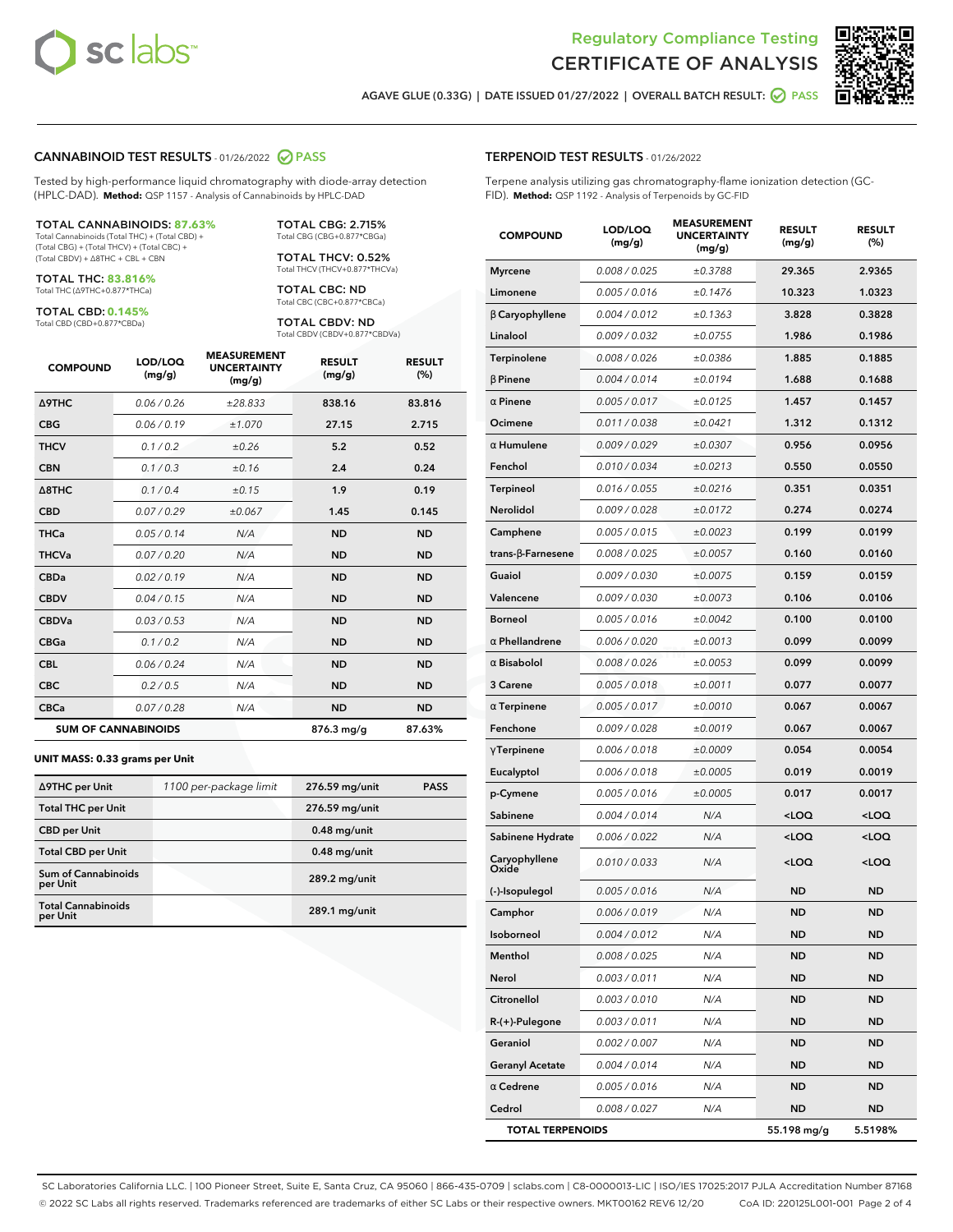



**AGAVE GLUE (0.33G) | DATE ISSUED 01/27/2022 | OVERALL BATCH RESULT: PASS**

# **CATEGORY 1 PESTICIDE TEST RESULTS** - 01/26/2022 **PASS**

Pesticide and plant growth regulator analysis utilizing high-performance liquid chromatography-mass spectrometry (HPLC-MS) or gas chromatography-mass spectrometry (GC-MS). \*GC-MS utilized where indicated. **Method:** QSP 1212 - Analysis of Pesticides and Mycotoxins by LC-MS or QSP 1213 - Analysis of Pesticides by GC-MS

| <b>COMPOUND</b>             | LOD/LOQ<br>$(\mu g/g)$ | <b>ACTION</b><br><b>LIMIT</b><br>$(\mu q/q)$ | <b>MEASUREMENT</b><br><b>UNCERTAINTY</b><br>$(\mu g/g)$ | <b>RESULT</b><br>$(\mu g/g)$ | <b>RESULT</b> |
|-----------------------------|------------------------|----------------------------------------------|---------------------------------------------------------|------------------------------|---------------|
| Aldicarb                    | 0.03 / 0.08            | $\ge$ LOD                                    | N/A                                                     | <b>ND</b>                    | <b>PASS</b>   |
| Carbofuran                  | 0.02 / 0.05            | $\ge$ LOD                                    | N/A                                                     | <b>ND</b>                    | <b>PASS</b>   |
| Chlordane*                  | 0.03 / 0.08            | $\ge$ LOD                                    | N/A                                                     | <b>ND</b>                    | <b>PASS</b>   |
| Chlorfenapyr*               | 0.03/0.10              | $\ge$ LOD                                    | N/A                                                     | <b>ND</b>                    | <b>PASS</b>   |
| Chlorpyrifos                | 0.02 / 0.06            | $\ge$ LOD                                    | N/A                                                     | <b>ND</b>                    | <b>PASS</b>   |
| Coumaphos                   | 0.02 / 0.07            | $\ge$ LOD                                    | N/A                                                     | <b>ND</b>                    | <b>PASS</b>   |
| Daminozide                  | 0.02 / 0.07            | $\ge$ LOD                                    | N/A                                                     | <b>ND</b>                    | <b>PASS</b>   |
| <b>DDVP</b><br>(Dichlorvos) | 0.03/0.09              | $\ge$ LOD                                    | N/A                                                     | <b>ND</b>                    | <b>PASS</b>   |
| Dimethoate                  | 0.03 / 0.08            | $\ge$ LOD                                    | N/A                                                     | <b>ND</b>                    | <b>PASS</b>   |
| Ethoprop(hos)               | 0.03/0.10              | $\ge$ LOD                                    | N/A                                                     | <b>ND</b>                    | <b>PASS</b>   |
| Etofenprox                  | 0.02/0.06              | $>$ LOD                                      | N/A                                                     | <b>ND</b>                    | <b>PASS</b>   |
| Fenoxycarb                  | 0.03 / 0.08            | $\ge$ LOD                                    | N/A                                                     | <b>ND</b>                    | <b>PASS</b>   |
| Fipronil                    | 0.03/0.08              | $>$ LOD                                      | N/A                                                     | <b>ND</b>                    | <b>PASS</b>   |
| Imazalil                    | 0.02 / 0.06            | $\ge$ LOD                                    | N/A                                                     | <b>ND</b>                    | <b>PASS</b>   |
| Methiocarb                  | 0.02 / 0.07            | $\ge$ LOD                                    | N/A                                                     | <b>ND</b>                    | <b>PASS</b>   |
| Methyl<br>parathion         | 0.03/0.10              | $>$ LOD                                      | N/A                                                     | <b>ND</b>                    | <b>PASS</b>   |
| <b>Mevinphos</b>            | 0.03/0.09              | $>$ LOD                                      | N/A                                                     | <b>ND</b>                    | <b>PASS</b>   |
| Paclobutrazol               | 0.02 / 0.05            | $>$ LOD                                      | N/A                                                     | <b>ND</b>                    | <b>PASS</b>   |
| Propoxur                    | 0.03/0.09              | $\ge$ LOD                                    | N/A                                                     | <b>ND</b>                    | <b>PASS</b>   |
| Spiroxamine                 | 0.03 / 0.08            | $\ge$ LOD                                    | N/A                                                     | <b>ND</b>                    | <b>PASS</b>   |
| Thiacloprid                 | 0.03/0.10              | $\ge$ LOD                                    | N/A                                                     | <b>ND</b>                    | <b>PASS</b>   |

#### **CATEGORY 2 PESTICIDE TEST RESULTS** - 01/26/2022 **PASS**

| <b>COMPOUND</b>          | LOD/LOO<br>$(\mu g/g)$ | <b>ACTION</b><br>LIMIT<br>$(\mu g/g)$ | <b>MEASUREMENT</b><br><b>UNCERTAINTY</b><br>$(\mu g/g)$ | <b>RESULT</b><br>$(\mu g/g)$ | <b>RESULT</b> |
|--------------------------|------------------------|---------------------------------------|---------------------------------------------------------|------------------------------|---------------|
| Abamectin                | 0.03/0.10              | 0.1                                   | N/A                                                     | <b>ND</b>                    | <b>PASS</b>   |
| Acephate                 | 0.02/0.07              | 0.1                                   | N/A                                                     | <b>ND</b>                    | <b>PASS</b>   |
| Acequinocyl              | 0.02/0.07              | 0.1                                   | N/A                                                     | <b>ND</b>                    | <b>PASS</b>   |
| Acetamiprid              | 0.02/0.05              | 0.1                                   | N/A                                                     | <b>ND</b>                    | <b>PASS</b>   |
| Azoxystrobin             | 0.02/0.07              | 0.1                                   | N/A                                                     | <b>ND</b>                    | <b>PASS</b>   |
| <b>Bifenazate</b>        | 0.01/0.04              | 0.1                                   | N/A                                                     | <b>ND</b>                    | <b>PASS</b>   |
| <b>Bifenthrin</b>        | 0.02/0.05              | 3                                     | N/A                                                     | <b>ND</b>                    | <b>PASS</b>   |
| <b>Boscalid</b>          | 0.03/0.09              | 0.1                                   | N/A                                                     | <b>ND</b>                    | <b>PASS</b>   |
| Captan                   | 0.19/0.57              | 0.7                                   | N/A                                                     | <b>ND</b>                    | <b>PASS</b>   |
| Carbaryl                 | 0.02/0.06              | 0.5                                   | N/A                                                     | <b>ND</b>                    | <b>PASS</b>   |
| Chlorantranilip-<br>role | 0.04/0.12              | 10                                    | N/A                                                     | <b>ND</b>                    | <b>PASS</b>   |
| Clofentezine             | 0.03/0.09              | 0.1                                   | N/A                                                     | <b>ND</b>                    | <b>PASS</b>   |

# **CATEGORY 2 PESTICIDE TEST RESULTS** - 01/26/2022 continued

| <b>COMPOUND</b>               | LOD/LOQ<br>(µg/g) | <b>ACTION</b><br>LIMIT<br>$(\mu g/g)$ | <b>MEASUREMENT</b><br><b>UNCERTAINTY</b><br>$(\mu g/g)$ | <b>RESULT</b><br>(µg/g) | <b>RESULT</b> |
|-------------------------------|-------------------|---------------------------------------|---------------------------------------------------------|-------------------------|---------------|
| Cyfluthrin                    | 0.12 / 0.38       | 2                                     | N/A                                                     | <b>ND</b>               | <b>PASS</b>   |
| Cypermethrin                  | 0.11 / 0.32       | 1                                     | N/A                                                     | ND                      | <b>PASS</b>   |
| Diazinon                      | 0.02 / 0.05       | 0.1                                   | N/A                                                     | ND                      | <b>PASS</b>   |
| Dimethomorph                  | 0.03 / 0.09       | $\overline{2}$                        | N/A                                                     | <b>ND</b>               | <b>PASS</b>   |
| Etoxazole                     | 0.02 / 0.06       | 0.1                                   | N/A                                                     | <b>ND</b>               | <b>PASS</b>   |
| Fenhexamid                    | 0.03 / 0.09       | 0.1                                   | N/A                                                     | ND                      | <b>PASS</b>   |
| Fenpyroximate                 | 0.02 / 0.06       | 0.1                                   | N/A                                                     | <b>ND</b>               | <b>PASS</b>   |
| Flonicamid                    | 0.03 / 0.10       | 0.1                                   | N/A                                                     | <b>ND</b>               | <b>PASS</b>   |
| Fludioxonil                   | 0.03 / 0.10       | 0.1                                   | N/A                                                     | <b>ND</b>               | <b>PASS</b>   |
| Hexythiazox                   | 0.02 / 0.07       | 0.1                                   | N/A                                                     | <b>ND</b>               | <b>PASS</b>   |
| Imidacloprid                  | 0.04 / 0.11       | 5                                     | N/A                                                     | <b>ND</b>               | <b>PASS</b>   |
| Kresoxim-methyl               | 0.02 / 0.07       | 0.1                                   | N/A                                                     | <b>ND</b>               | <b>PASS</b>   |
| Malathion                     | 0.03 / 0.09       | 0.5                                   | N/A                                                     | <b>ND</b>               | <b>PASS</b>   |
| Metalaxyl                     | 0.02 / 0.07       | $\overline{c}$                        | N/A                                                     | <b>ND</b>               | <b>PASS</b>   |
| Methomyl                      | 0.03 / 0.10       | $\mathbf{1}$                          | N/A                                                     | <b>ND</b>               | <b>PASS</b>   |
| Myclobutanil                  | 0.03 / 0.09       | 0.1                                   | N/A                                                     | <b>ND</b>               | <b>PASS</b>   |
| Naled                         | 0.02 / 0.07       | 0.1                                   | N/A                                                     | <b>ND</b>               | <b>PASS</b>   |
| Oxamyl                        | 0.04 / 0.11       | 0.5                                   | N/A                                                     | ND                      | <b>PASS</b>   |
| Pentachloronitro-<br>benzene* | 0.03 / 0.09       | 0.1                                   | N/A                                                     | <b>ND</b>               | <b>PASS</b>   |
| Permethrin                    | 0.04 / 0.12       | 0.5                                   | N/A                                                     | <b>ND</b>               | <b>PASS</b>   |
| Phosmet                       | 0.03 / 0.10       | 0.1                                   | N/A                                                     | <b>ND</b>               | <b>PASS</b>   |
| Piperonylbu-<br>toxide        | 0.02 / 0.07       | 3                                     | N/A                                                     | <b>ND</b>               | <b>PASS</b>   |
| Prallethrin                   | 0.03 / 0.08       | 0.1                                   | N/A                                                     | <b>ND</b>               | <b>PASS</b>   |
| Propiconazole                 | 0.02 / 0.07       | 0.1                                   | N/A                                                     | <b>ND</b>               | <b>PASS</b>   |
| Pyrethrins                    | 0.04 / 0.12       | 0.5                                   | N/A                                                     | ND                      | <b>PASS</b>   |
| Pyridaben                     | 0.02 / 0.07       | 0.1                                   | N/A                                                     | <b>ND</b>               | <b>PASS</b>   |
| Spinetoram                    | 0.02 / 0.07       | 0.1                                   | N/A                                                     | <b>ND</b>               | <b>PASS</b>   |
| Spinosad                      | 0.02 / 0.07       | 0.1                                   | N/A                                                     | <b>ND</b>               | PASS          |
| Spiromesifen                  | 0.02 / 0.05       | 0.1                                   | N/A                                                     | ND                      | <b>PASS</b>   |
| Spirotetramat                 | 0.02 / 0.06       | 0.1                                   | N/A                                                     | <b>ND</b>               | <b>PASS</b>   |
| Tebuconazole                  | 0.02 / 0.07       | 0.1                                   | N/A                                                     | ND                      | <b>PASS</b>   |
| Thiamethoxam                  | 0.03 / 0.10       | 5                                     | N/A                                                     | ND                      | <b>PASS</b>   |
| Trifloxystrobin               | 0.03 / 0.08       | 0.1                                   | N/A                                                     | <b>ND</b>               | <b>PASS</b>   |

SC Laboratories California LLC. | 100 Pioneer Street, Suite E, Santa Cruz, CA 95060 | 866-435-0709 | sclabs.com | C8-0000013-LIC | ISO/IES 17025:2017 PJLA Accreditation Number 87168 © 2022 SC Labs all rights reserved. Trademarks referenced are trademarks of either SC Labs or their respective owners. MKT00162 REV6 12/20 CoA ID: 220125L001-001 Page 3 of 4